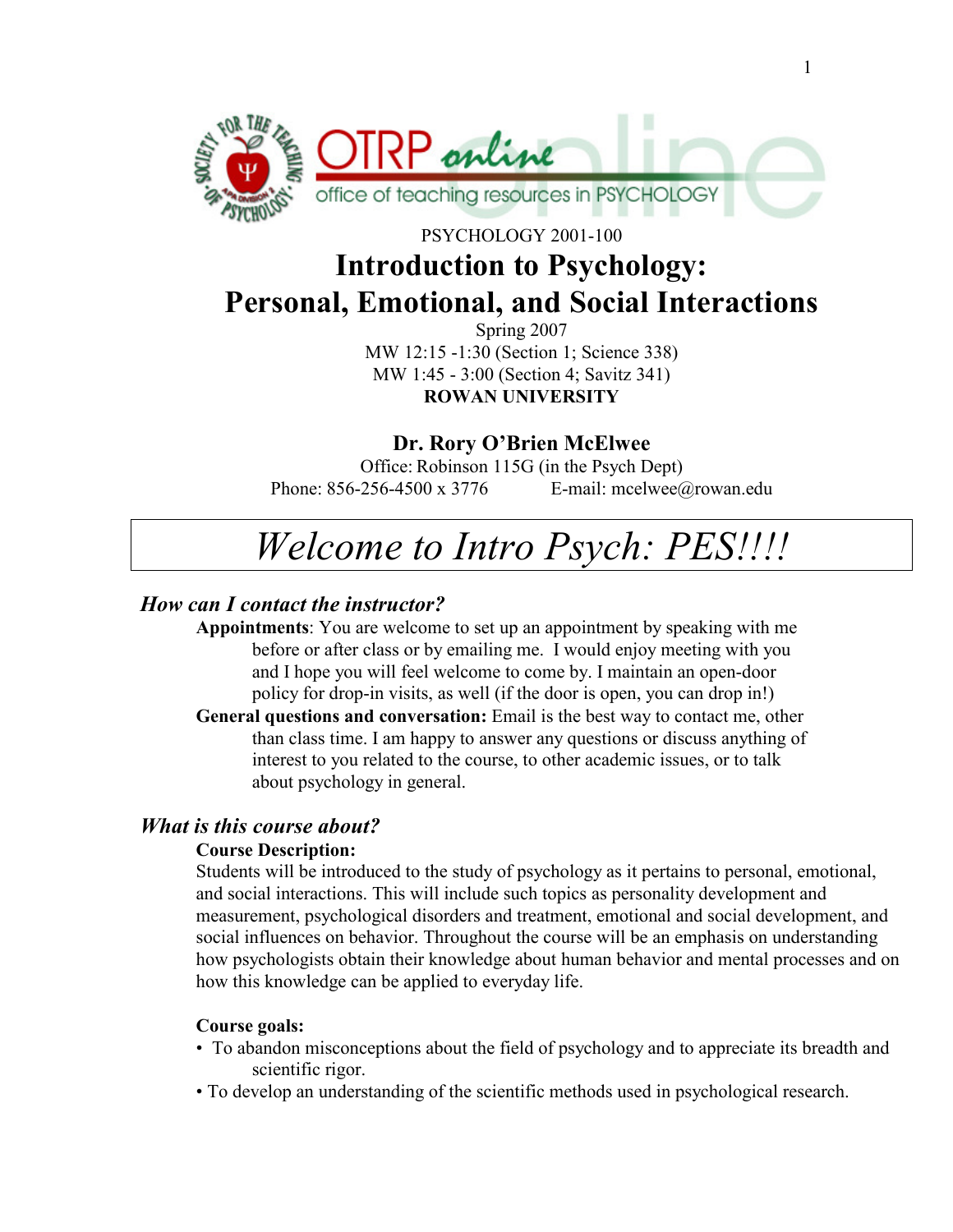- To become familiar with basic psychological terminology and current knowledge.
- To gain an understanding of psychology's role in modern culture.
- To learn about psychology and critical thinking not only from the readings and from the instructor, but also through interactions with your colleagues.
- To come to share my enthusiasm for studying the human mind and behavior.

For some students, this course will be the only psychology course that they ever take. For others, this will be their first course in the field in which they will spend the rest of their professional lives. I have designed this course as a whole, as well as each assignment and class period, with both sets of students (and everyone in between) in mind. This course, in conjunction with the other Intro course (Introduction to Psychology: Brain, Mind, and Behavior), is designed to provide students with a solid foundation in general psychology, with attention both to the scientific basis and real-life application. You can use this material throughout your life and in virtually any profession. This course fills a requirement for the psychology major and minor, for various other majors, and counts toward the social and behavioral sciences bank of general education.

#### What will we read?

Kowalski, R., & Westen, D. (2005). Psychology (4<sup>th</sup> ed.). New York: John Wiley and Sons.

This book was chosen by the Psychology Department because we feel it contains an appropriate amount of interesting and important information in an easy-to-learn format. It provides a solid foundation in the basics of psychology, especially about how psychologists think scientifically. Read it often and deeply.

#### How can I get ready for the course?

- Get a book. Most of the content material you learn in college courses is from the readings. It is very important that you have your own copy and that you read it before every class.
- Get on Rowan email: All students must have a Rowan network computer account and email. If you do not know your Rowan USERID and password, you can find it out by going to www.rowan.edu/password/activation/. I will send email to your Rowan account regarding assignments, exams, etc.; you are responsible for all of this information. If you prefer receiving email at a different address, you can tell your Rowan account to forward it there.
- Get ready for handouts: I tend to give a lot of handouts it will help you to be organized this semester if you get a three-ring binder, big folder, or some other system to keep everything together and in order.
- Get a calendar on which you can write ALL of the exam dates, due dates, etc., for ALL of your classes. Post the calendar prominently wherever you study. This will help you to stay on top of managing your classes this semester.

#### Do I have to come to class?

Class time will be spent in a wide variety of learning activities designed to help you to understand, appreciate, and remember information about psychology. These activities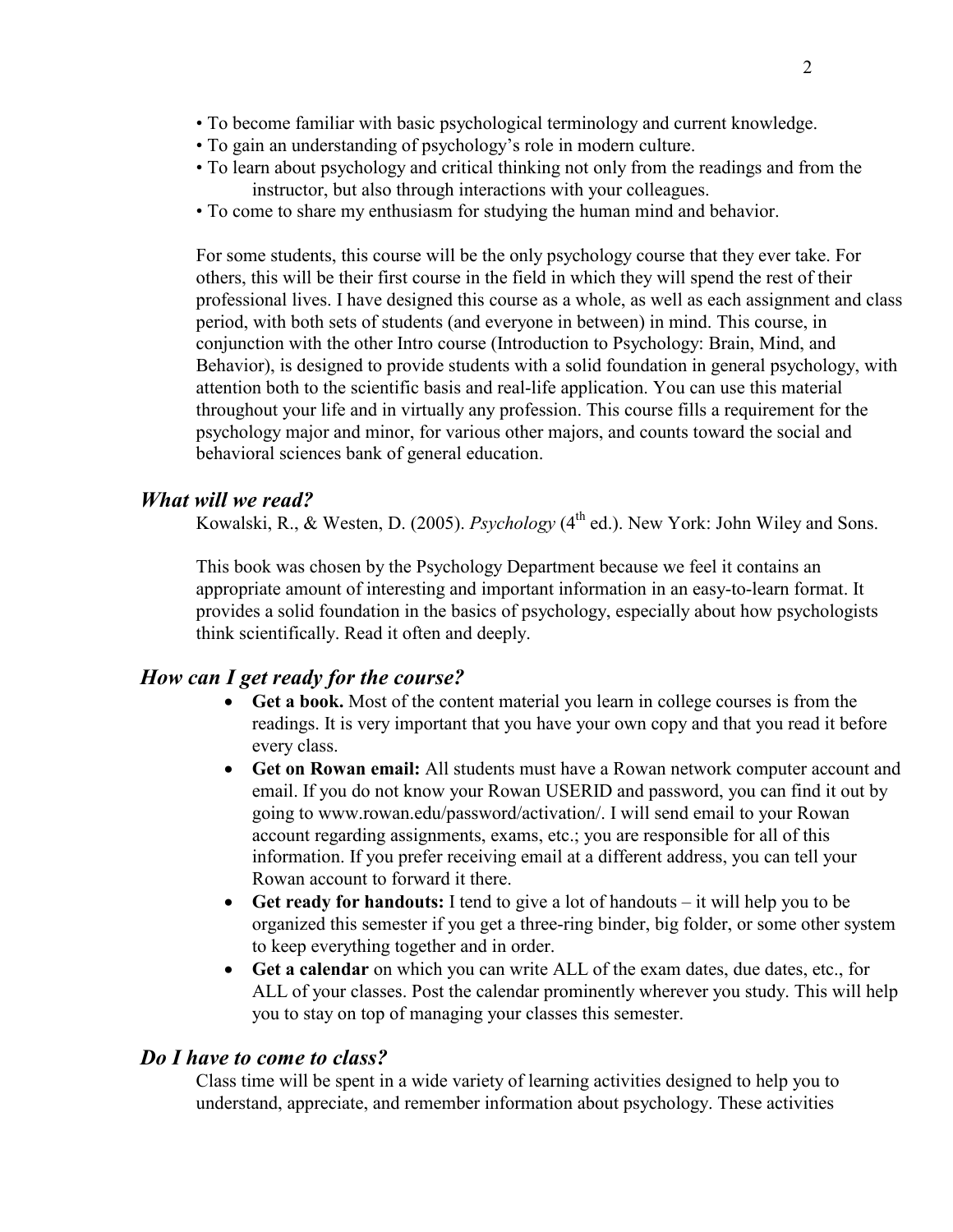include interactive lectures, large group discussions, films, and small group collaborative work. Some central findings of psychology show that learning and retaining information is best accomplished through active, frequent use of the material. Some of the material presented in class does not appear in the textbook, but will be covered on exams. Participation preparation assignments will receive credit only if you are present in class. Additionally, you and your classmates will spend considerable time presenting your independent work to the class. Thus, attendance at all classes is expected and encouraged. Regardless of the reason for any absence, you are solely and completely responsible for obtaining information about the class meeting, handouts, etc. Be sure to contact a classmate if you must miss class.

#### What are the roles of the student and the instructor in this course?

Most people who take this course are not psychology majors, but every student can gain important real-life information as well as build skills in critical thinking, the scientific method, oral and written communication skills, and the learning process through taking this course. Students are best served in education when they are challenged and supported.

I use a health-club membership metaphor to describe what I see as the student's and instructor's role in college. Both the student and the instructor need to work very hard and very professionally to achieve a common goal: the student's education. The instructor's role is to set up challenging and developmentally appropriate learning opportunities, to serve as an organizer and motivator, and to provide useful feedback that can help students to progress and grow – like a personal trainer. The student's job is to take full advantage of every learning opportunity, pushing him or herself beyond what he or she was capable of before, to become stronger and more skilled. Just as when you join a gym but don't go or don't work to full capacity once on the gym floor, signing up for college – but not going to class, doing the reading, trying your best on assignments, or seeking help when you need it – will leave you no fitter than when you started. Your knowledge and skills should be substantially different in May than they are in January! And only \*you\* can make this happen! (But I am there to help as much as I can!!!!)

You will find that I take my job very seriously, and I expect you to take yours very seriously, as well. You will also find that I have a lot of fun doing my job, and I hope you will as well!

#### What assignments and exams are there?

Reading Assignments: You are expected to do all reading assignments prior to coming to class. This is the single most effective way to do well in this course.

Exams: There will be three non-cumulative exams during the term. The exams may be a combination of multiple choice, short answer, and essay questions, and will cover material from the readings as well as from class lectures and discussions.

Participation Preparation Assignments: Throughout the term, I will give small assignments designed to prepare you for interactive class activities. These might include finding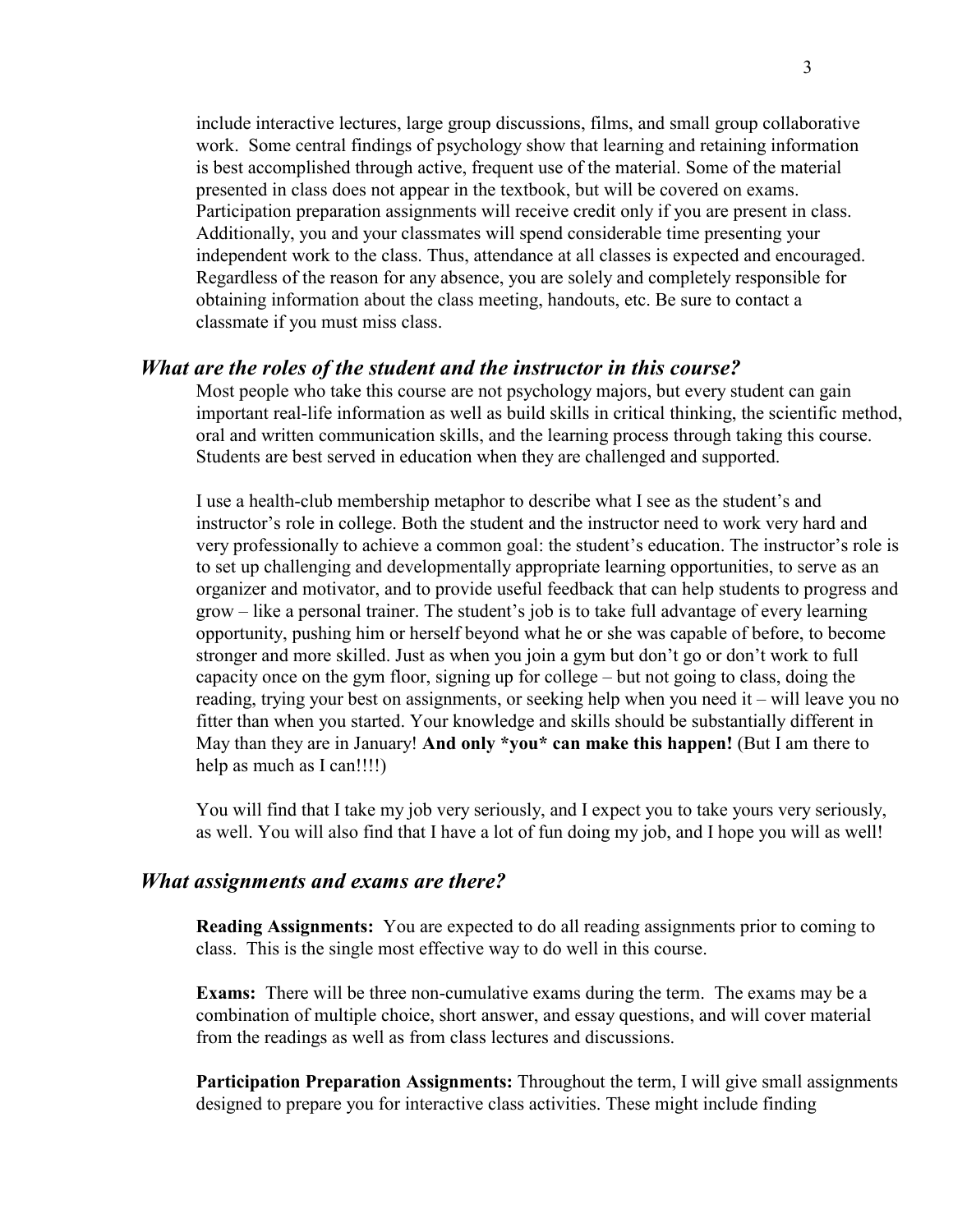information on the internet or in a research database, developing questions or comments about the reading assignment, etc. Together they are worth 20% of your final grade. Completing these preparatory exercises will greatly enhance the classroom experience for all of us – students will rely on each other for their learning, so everyone must be actively involved. PPAs cannot be handed in late. If you must miss class for an excused reason, you may email me your assignment BEFORE class time.

Case Study Paper: To take your understanding of the course material to a higher level and to solidify your learning for the long term, the last part of the semester will be spent in a collaborative, problem-based learning exercise in which teams of students will be given a case study to analyze. This exercise will enable the student to apply and synthesize material from throughout the course as well as build research, writing, and oral communication skills. Students will complete a 5-page paper outlining their work which will be due during finals week. You will receive detailed guidelines later in the term. Attendance during these class periods is mandatory for full credit on the project.

**Research Requirement:** In order to gain a deeper understanding of the research process in psychology, all students must complete 120 minutes of research credit by participating in faculty/advanced student research (or complete an acceptable alternative as defined by the Psychology Department). A separate, department-wide handout is attached here as page 8. As is departmental policy, any student who does not complete this requirement will receive an Incomplete in the course and will have to complete the requirement the following semester. I will be happy to answer any questions you may have about this policy.

Late Assignment/Missed Exam Policy: In order to be fair to every student in the course, please note that except for health or family emergencies, all exams must be taken and all work must be turned in on the dates listed here (unless explicitly changed by the instructor). Except for genuine and documented emergencies, make-up tests will not be given and late assignments will not be accepted (or will receive significant grade penalties). Any student missing an exam for any reason must contact me within 24 hours. Make-up exams may differ in format and difficulty. Please note that if an illness or family situation leads to your missing a large number of classes and/or you are unable to complete assignments/exams, I strongly recommend withdrawing from the course. Please consult with me if you think this may apply to you.

Students with Disabilities: Appropriate accommodations will be made for students with disabilities. Please meet with me and bring your documentation so that we can make an appropriate plan.

Academic Honesty: Academic integrity forms the basis of any education. Academic dishonesty (cheating) will not be tolerated. Any individual caught cheating or aiding another student cheating will receive an automatic F in the course and his/her name will be forwarded to the Office of the Provost for further possible action (i.e., suspension or expulsion). If you find yourself even considering cheating, see it as a sign that you need assistance learning the course material and come see me. This policy applies to exams,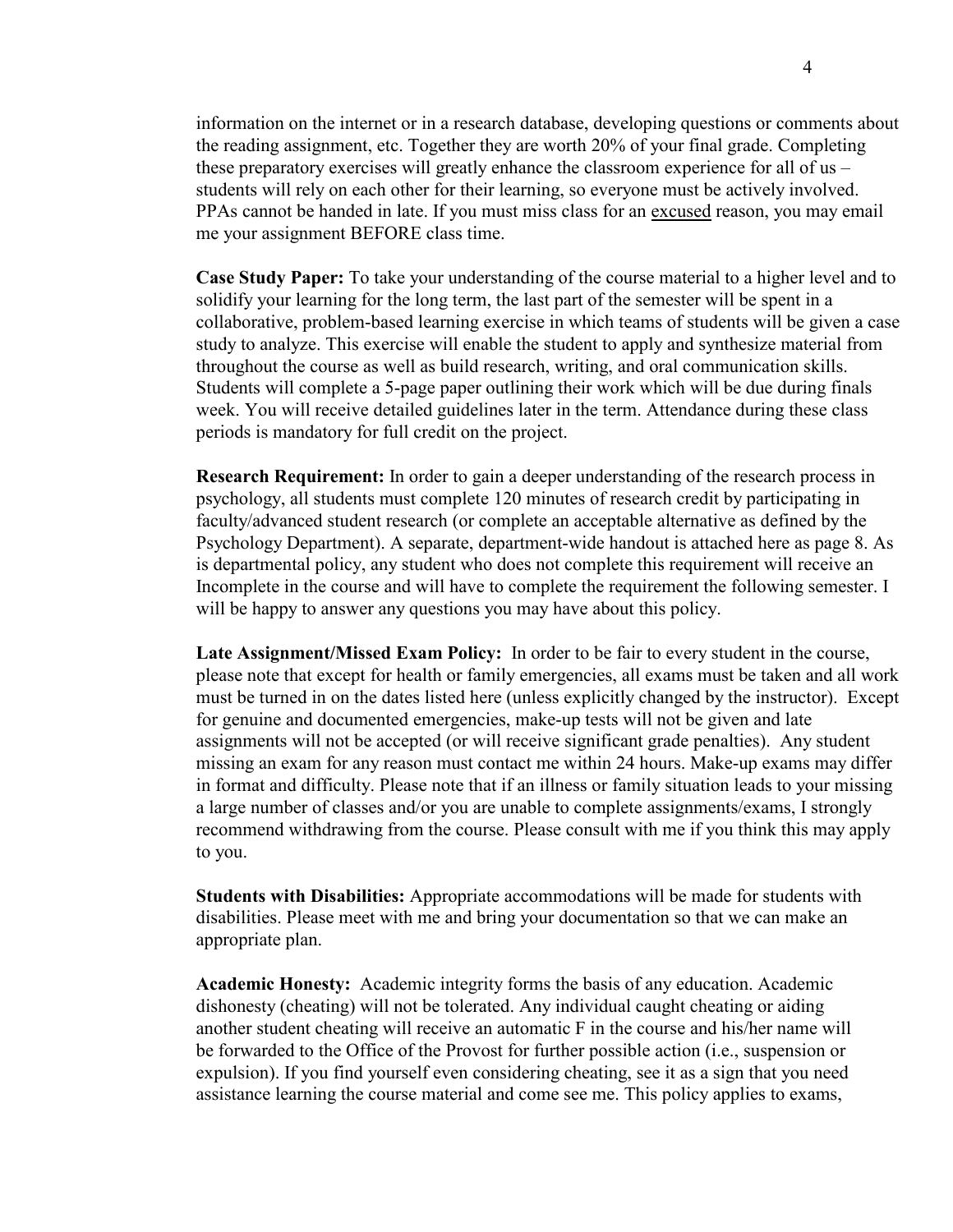assignments, and the research requirement: all work must be your own without assistance from others unless explicitly approved by the instructor. Please do not compromise your integrity, nor ask your colleagues to compromise theirs.

## How will my grade be determined?

- All grades are determined by the quality of your own work no "curving" is used. Thus, ALL students are welcome to earn high grades!
- PPAs are graded on a check/check-plus/check-minus system. Check-plus is equal to an A, check is equal to a B, and check-minus is equal to a C. PPAs that do not get turned in will receive a 0, which is much lower than a check-minus.
- Exams will receive a percentage out of 100.
- The case study paper will be graded using a specific rubric/point system that you will receive later in the term.

#### The final grade will be computed as follows:

|                                                                       | Date               | <b>Chapters</b> | Weight |
|-----------------------------------------------------------------------|--------------------|-----------------|--------|
| Exam 1                                                                | February 12        | 1, 2, 8         | 20%    |
| Exam 2                                                                | March 21           | 11, 12, 14      | 25%    |
| Exam 3                                                                | April 18           | 15, 17, 18      | 25%    |
| Partic. Assignments                                                   |                    |                 | 20%    |
| Case Study Paper                                                      | <b>Finals Week</b> |                 | 10%    |
| Research Participation TBA Not graded but required to pass the course |                    |                 |        |

|       | $93-100\%$   |              | 73-76.9%    |
|-------|--------------|--------------|-------------|
| $A -$ | $90-92.9\%$  | C-           | 70-72.9%    |
| $B+$  | 87-89.9%     | $1+$         | $67-699\%$  |
| B     | 83-86.9%     | Ð            | $63-669\%$  |
| B-    | $80 - 829$ % | $\mathsf{D}$ | $60 - 629%$ |
| $C+$  | 77-79.9%     | F            | below 60    |
|       |              |              |             |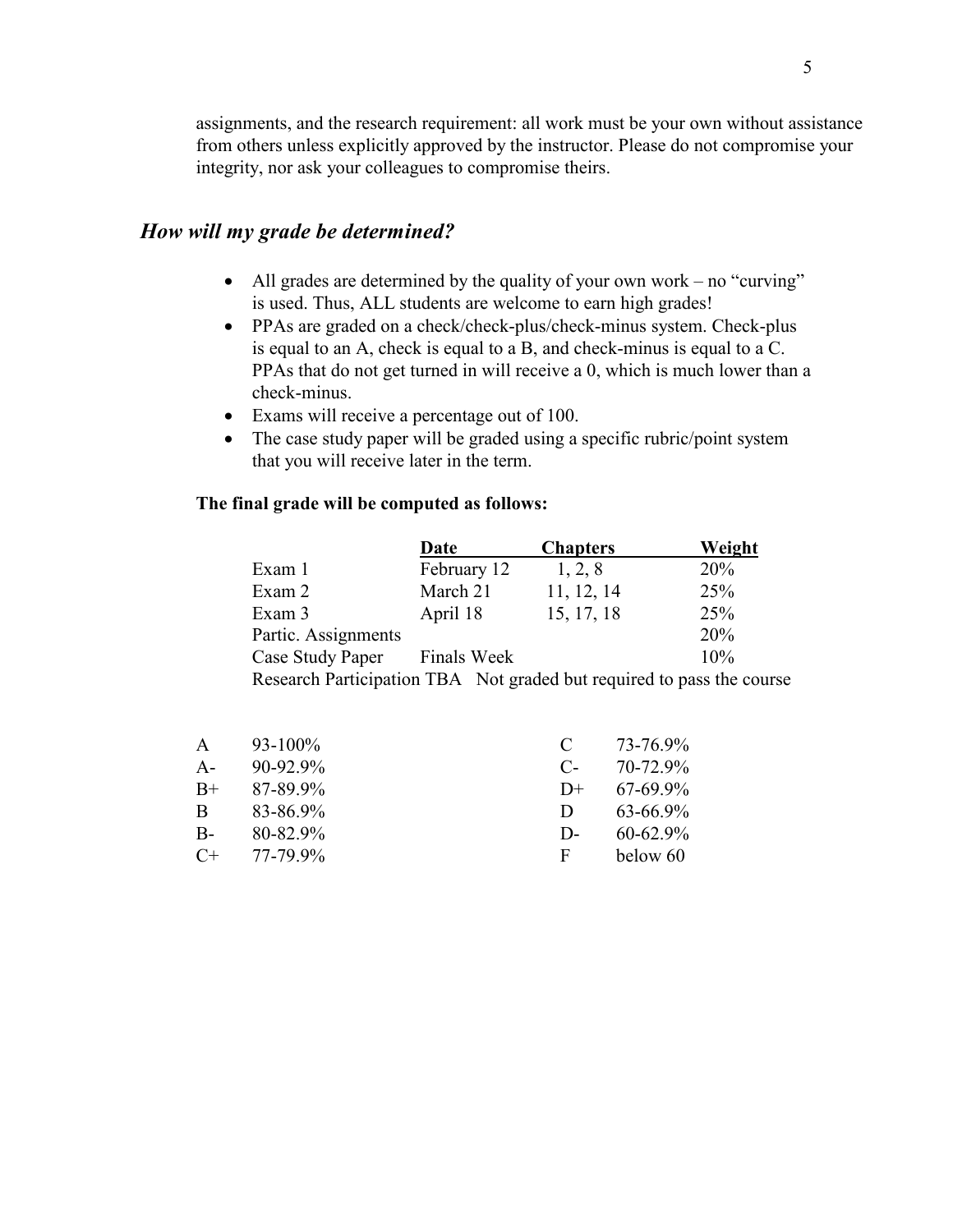## How can I be sure to do well in this course?

- Attend class every time. If you must miss, get the notes right away. Find out if there is a PPA due.
- Complete every PPA on time.
- Always read the assigned material before class. Read it carefully and closely, taking notes in your own words. Stop after each paragraph or two and make sure you understand the important points. You should end up with many pages of notes for each chapter, which are now your study materials.
- Recognize that the main source of information in this course is the textbook. Essay questions and many multiple choice questions will tend to come from our class sessions, but if you study ONLY our class sessions, you will miss many questions on the exam.
- At least a week before the exam, begin studying your notes on the readings and your notes from class. Get more information about concepts you do not understand by contacting me or working with your classmates.
- Work actively with the course material: develop your own examples of concepts; explain in your own words how certain topics in psychology are studied; draw models of the concepts; organize the material in each chapter in ways that make sense for you; compare your class notes to the textbook; etc.
- Contact me to ask questions or just to talk about the material. I would be happy to look at your notes and study materials to see if I have any advice for you.
- Go to the text website to do additional review or take on-line quizzes to test your knowledge. (www.wiley.com/college/kowalski -- then click on "student companion site")
- Work productively during class. During class we will actively analyze, apply, and evaluate the text material.
- Keep a sense of wonder and excitement for studying how people think, feel, and behave  $$ everything you learn in this course will be useful to you in the future.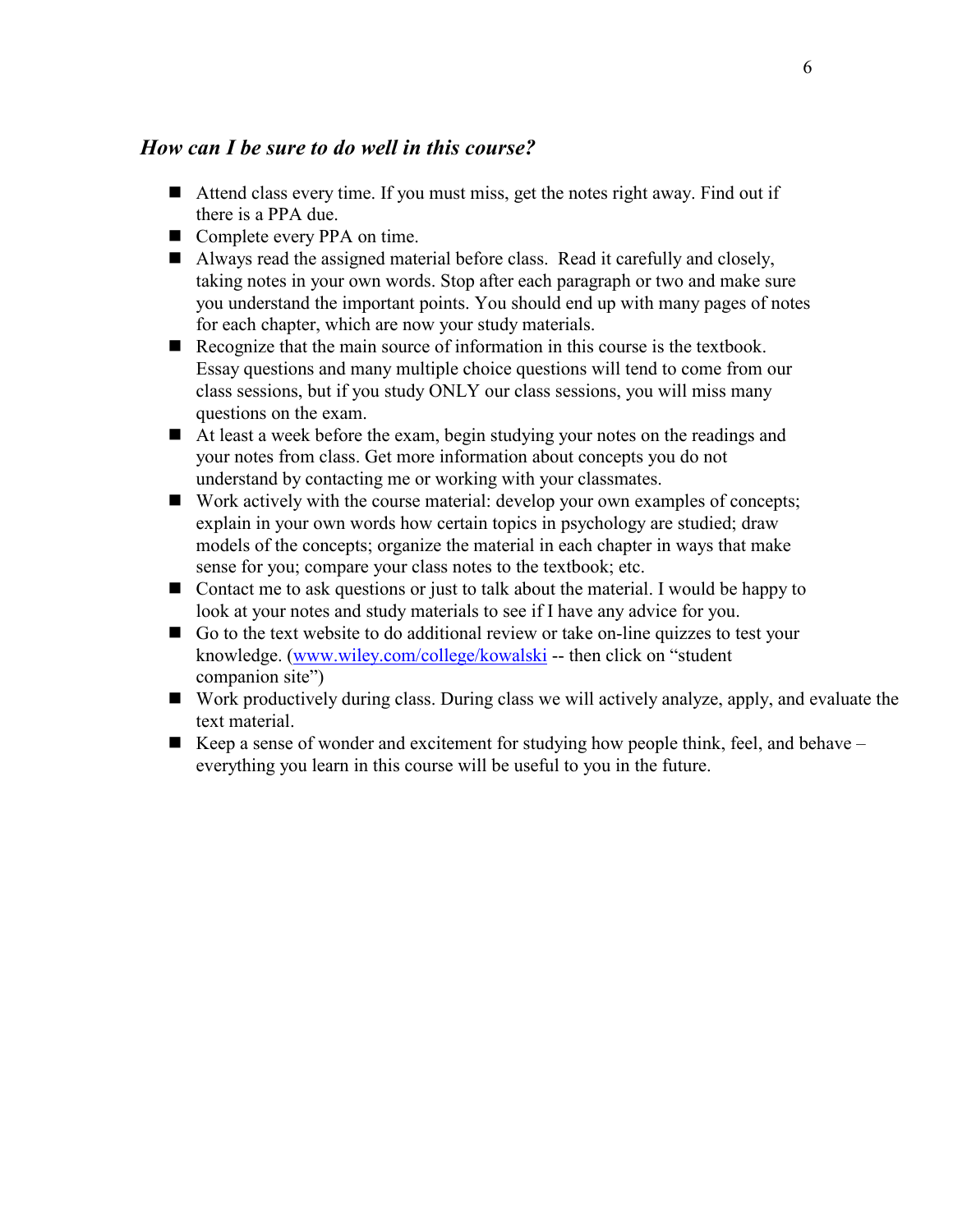## EXPECTED CLASS SCHEDULE

| <b>WEEK</b><br>1 | <b>DATE</b><br>$W$ 1/17 | <b>TOPIC</b><br>Introduction to the Course & to Psychology                                   | <b>CHAPTER</b> |
|------------------|-------------------------|----------------------------------------------------------------------------------------------|----------------|
| $\overline{2}$   | M 1/22<br>W 1/24        | Origins and Perspectives of Psychology<br>Types of Psychologists and How Psychologists Think | $\mathbf{1}$   |
| 3                | M 1/29<br>W 1/31        | <b>Research Methodology</b><br><b>Research Methodology</b>                                   | $\overline{2}$ |
| 4                | M 2/5<br>W 2/7          | Intelligence<br>Intelligence                                                                 | 8              |
| 5                | M 2/12<br>W 2/14        | EXAM 1<br>Health, Stress, and Coping                                                         | 11             |
| 6                | M 2/19<br>W 2/21        | Health, Stress, and Coping<br>Personality                                                    | 12             |
| 7                | M 2/26<br>W 2/28        | Personality<br>Personality                                                                   |                |
| 8                | M 3/5<br>W 3/7          | Social Development<br>Social Development                                                     | 14             |
| 9                | M 3/12<br>W 3/14        | <b>SPRING BREAK</b><br><b>SPRING BREAK</b>                                                   |                |
| 10               | M 3/19<br>W 3/21        | Social Development<br>EXAM <sub>2</sub>                                                      |                |
| 11               | M 3/26<br>W 3/28        | <b>Psychological Disorders</b><br><b>Psychological Disorders</b>                             | 15             |
| 12               | M 4/2<br>W 4/4          | <b>Psychological Disorders</b><br>Attitudes and Social Cognition                             | 17             |
| 13               | M 4/9<br>W 4/11         | Attitudes and Social Cognition<br><b>Interpersonal Processes</b>                             | 18             |
| 14               | M 4/16<br>W 4/18        | <b>Interpersonal Processes</b><br>EXAM <sub>3</sub>                                          |                |
| 15               | M 4/23<br>W 4/25        | Case Study<br>Case Study                                                                     |                |
| 16               | M 4/30                  | Case Study and Course Wrap-Up                                                                |                |

Case Study paper due during Finals Week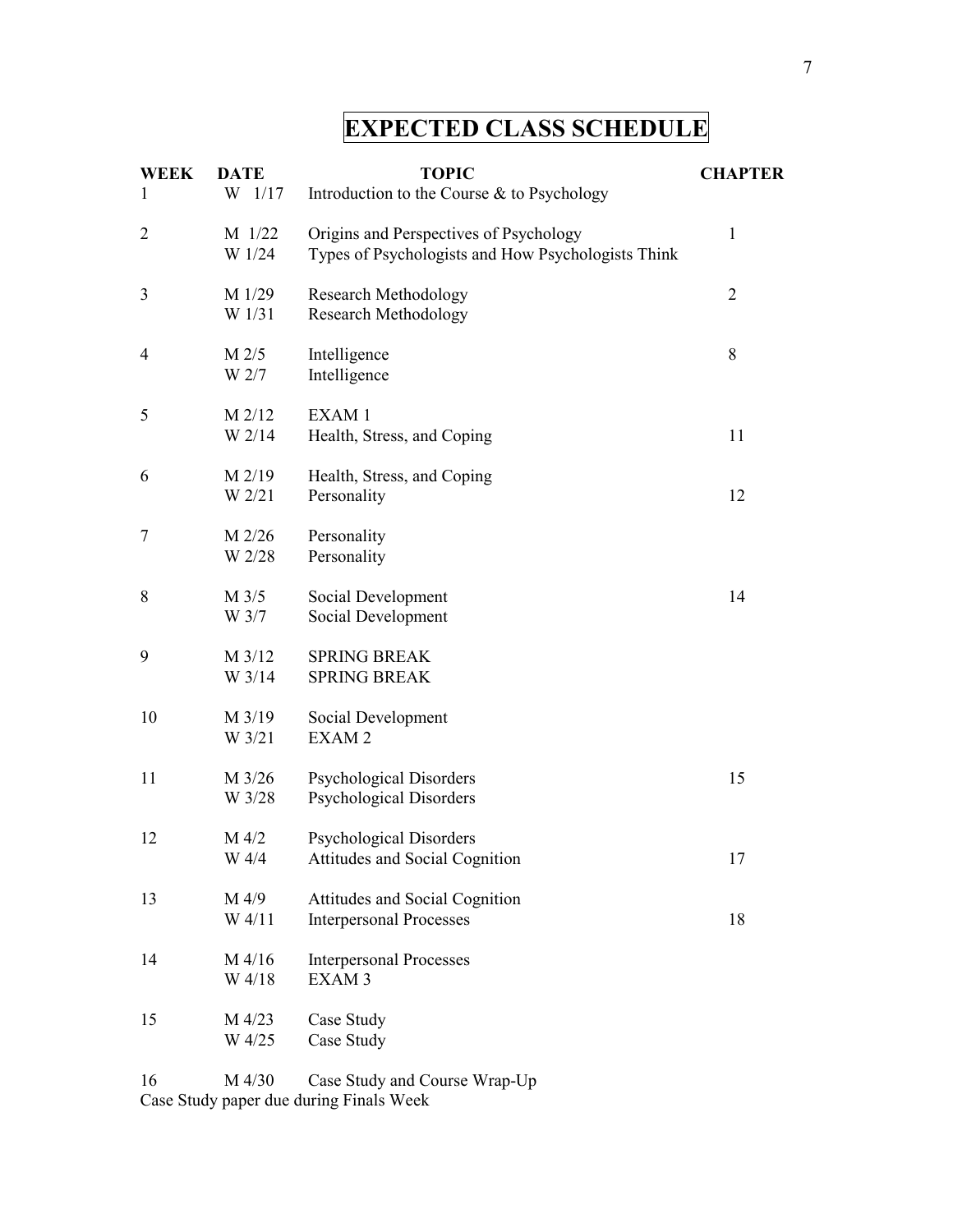## [Department-wide handout; Spring 2007 Research Participation Requirement

Introduction to Psychology, Rowan University

This document explains how to fulfill the *Introduction to Psychology* research requirement.

Exposure to research is designed to be an interesting experience that is an integral part of your introduction to Psychology. As part of your course, you are required to earn a minimum of 120 minutes of research credit. The deadline for fulfilling this requirement is Friday, April 20, BY 5:00 PM.

There will be NO EXCEPTIONS to this date or time. Any student failing to fulfill this requirement by the deadline will receive the grade of **INCOMPLETE** for the course. In the event of an INCOMPLETE, you must fulfill your requirement by the end of the next semester. If you fail to do that, your incomplete will turn into a grade of F.

In order to fulfill this requirement, you will volunteer to serve as a participant in various faculty sponsored research projects.

That is, throughout the semester faculty and their student assistants will be collecting data for their own research. In order to volunteer for these research projects, you should enter the required information on the sign-up sheets posted over the course of the semester on the department bulletin board (found outside the Psychology Department on the 1<sup>st</sup> floor of Robinson Hall).

- Projects will vary on length of time and credit, but typically occur in 15 minute increments.
- You may not complete the same project more than once.
- Data collection comes in waves, so check the board periodically throughout the semester for different projects that might be available
- When you sign up for any research project, please be sure to write down the exact time, date, and place of your appointment, as well as the name of the researcher/supervisor. This will facilitate your ability to contact the researcher in case of cancellation or tardiness.
- Failure to make your appointment will result in a subtraction of minutes equal to the session (e.g., failure to show for a 1 hour session will subtract 60 minutes). Thus, you will be required to earn additional minutes of research credit.

### Research article option:

Each year there are a several students who, for a variety of reasons (e.g., time constraints, objection to research, etc), opt for an alternative to volunteering for research projects. Thus, in accord with APA ethics code we will offer the opportunity to complete the research requirement via a written